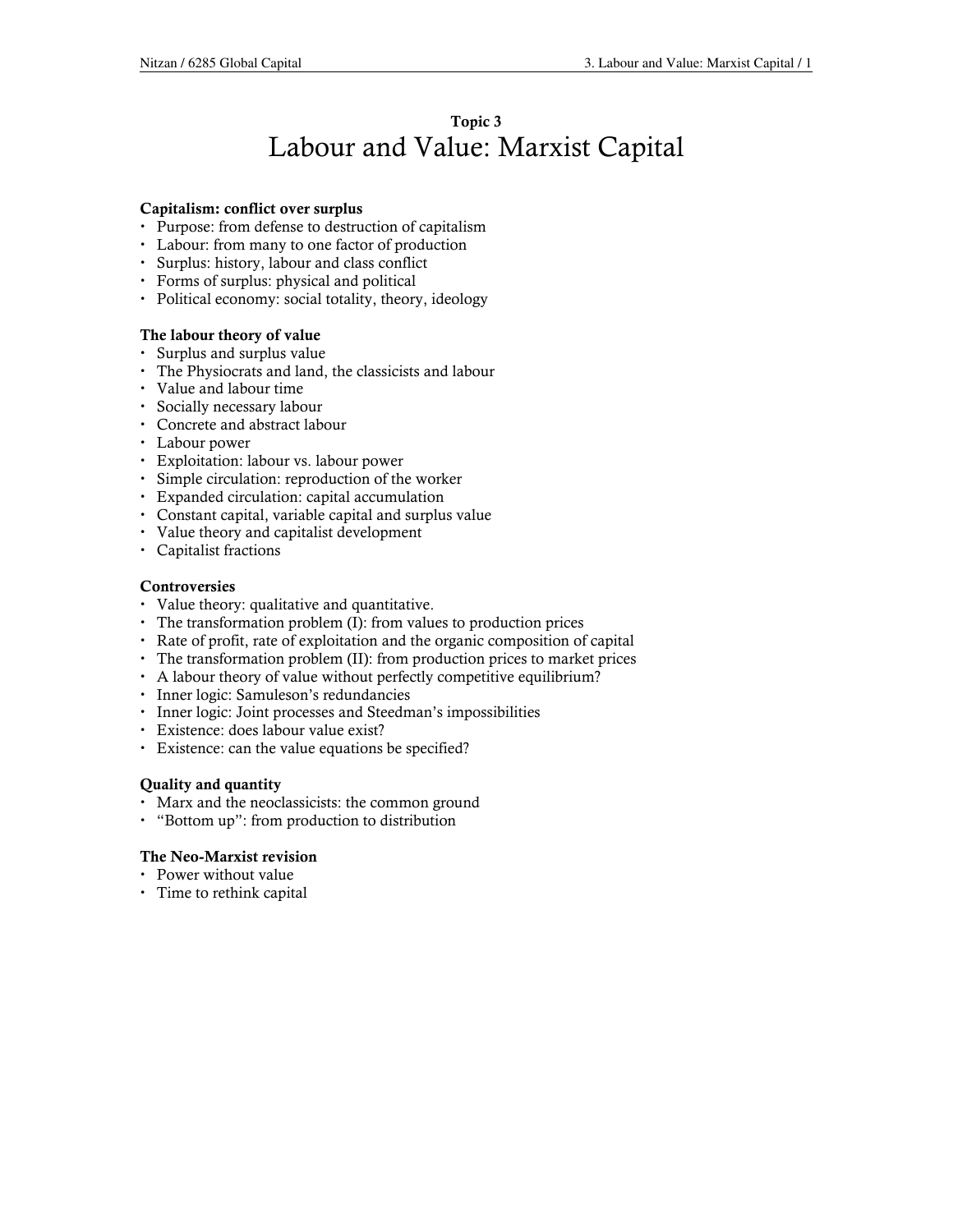### **Circulation**

Simple circulation: the reproduction of the worker

 $C \rightarrow M \rightarrow C$ 

Expanded circulation: capital accumulation

### $M \rightarrow C \rightarrow M + \Delta M$

Enters production:

## $M \rightarrow C \rightarrow$  Production  $\rightarrow C \rightarrow M + \Delta M$

Decomposition: constant capital  $(c)$ , variable capital  $(v)$ , surplus value  $(s)$ :

 $M \rightarrow C \rightarrow (c+v) \rightarrow (c+v+s) \rightarrow C \rightarrow M+\Delta M$ 

### Historical Stages and "Fractions of Capital"

Sheer force: money capital

### $M \rightarrow M + \Delta M$

Commercial: arbitrage capital and the "extensive" empires

### $M \rightarrow C \rightarrow M + \Delta M$

Productive: industrial capital and the "intensive" empires

 $M \rightarrow C \rightarrow$  Production  $\rightarrow C \rightarrow M + \Delta M$